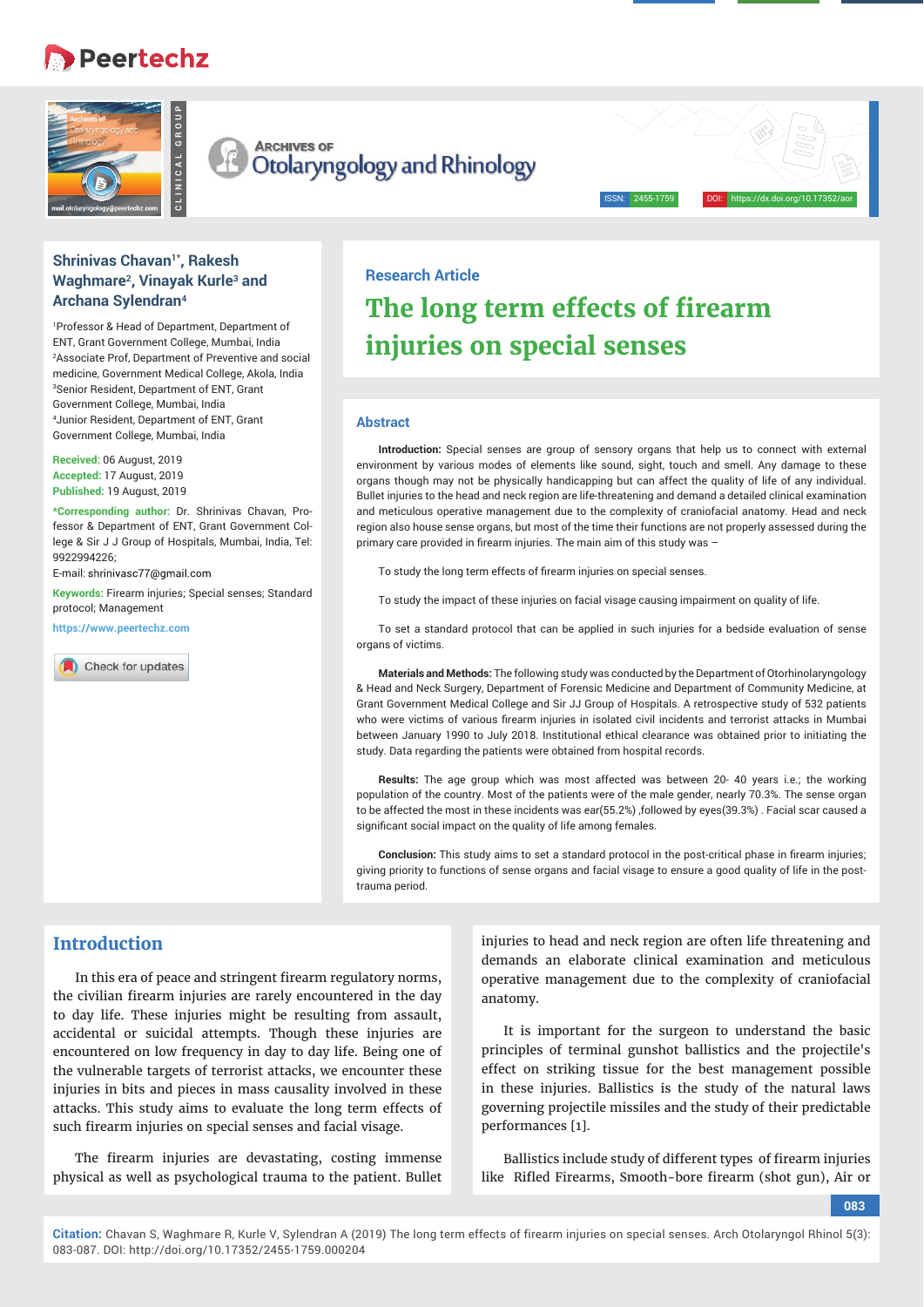gas operated firearm, Country made firearm and Blast injuries. Of all the five sense organs, ear is the most vulnerable and olfactory function is least affected [2]. In addition, gunshot injuries to anatomic structures within or contiguous to the temporal bone can also present challenging diagnostic and management problems [3]. Vision can be affected due to flames and other chemicals emitted from bullet apart from the direct trauma. In most cases, traumatic visual loss is related to direct ocular injury and occurs in the setting of severe head trauma associated with loss of consciousness. Less common is unilateral or bilateral visual loss with normal ocular appearance, suggesting trauma to the optic nerve or intracranial visual pathways, for which a neurologic or neurosurgical consultation is often requested [4].

Usually these injuries are encountered on a mass scale and a standardised protocol has not been drafted till date for thorough evaluation of its impact on the sense organs directly or indirectly.

No much study has been described in literature on the impact of firearm injuries with special thrust on sense organs and facial visage till date. With advancement in medical science, its high time that we follow a protocol following triage in these cases of firearm injuries, to ensure a better quality life in post trauma phase.

The main objective was to study the long term effects of firearm injuries on five senses and facial visage among patients affected in different firearm accidents encountered in Mumbai during the time frame of 1990 to 2018 at tertiary care centre, Grant Government Medical College and Sir JJ Group of Hospitals.

## **Materials and Methods**

This was a retrospective study of 532 patients who were victims of various firearm injuries in isolate incidents and terrorist attacks in Mumbai between January 1990 to July 2018 [5]. Institutional ethical clearance was obtained prior to initiating the study. Data regarding the patients were obtained from hospital records at Grant Government Medical College and Sir JJ Group of Hospitals.

Patients were traced; requested for follow up in ENT outpatient department by telephonic conversation. All patients were first subjected to a screening questionnaire recollecting the incident; the physical and mental trauma due to the incident was recorded. In case children below 12 years during the incident, questionnaire was filled by the guardian.

#### **Inclusion criteria included:**

1) All patient of age and sex who had been victim in any kind of firearm injuries in the time period of January 1990 to July 2018 and who had been given primary care by the institute.

2) Patients who were referred to the institute from other parts of the country following firearm injury for further expert management

### **Exclusion criteria:**

1) Post mortem cases.

2) Patients who had intracranial and spinal injuries causing motor weakness [1].

3) Patients who had psychological impacts following incident like depression, post trauma stress disorder was excluded from the study.

4) Patients who were not willing for investigations and further follow up

The patients included in study following screening questionnaire was subjected to series of investigations for the following –

Ear- external examination of scar in pre auricular, postauricular region, pinna, external auditory canal for any stenosis. Hearing assessment was done by tuning fork tests-Rinnes and Webers test using 256,512,1024 Hz tuning fork, PTA (pure tone audiogram ) in sound proof room by audiologist.

Visual Examination included external inspection of the eyes and periorbital region, measurement of visual acuity, pupillary examination, testing of extraocular movements, near vision using Snellens chart, slit lamp examination and fundoscopic examination.

**Olfactory-** modified I smell chart

The odorants used in the study were modified according to local dietary and cultural habits. They were chosen based on the properties of pleasantness, familiarity and practicality. The substances were kept in opaque plastic bottles and patient's eyes were covered with black cloth when the substances were presented to them, to prevent any chance of visual identification. The cap was removed by the examiner for \*3 seconds, and the mouth of the bottle was placed \*2 cm in front of the nostril and patient was asked to sniff normally without any force. An interval of at least 30 s between successive presentations to prevent olfactory desensitization [6]. Patients were asked to choose from a list of four choices for each substance presented. Ten items were presented in random order for monorhinic smelling. To restrict the stimulus to one nostril, the participant was asked to hold the irrelevant nostril closed. The total odour identification score was calculated by adding the number of substances correctly identified. Substances used for odour identification were asafoetida (heeng), naphthalene balls (moth balls), garlic (lahsun), rose water, sandalwood oil, cardamom (elaichi), and clove oil (laung), lemon and cumin seeds (jeera).

**Facial scarring-** *To treat a scar or leave it alone depends on diagnosis of scar type and scar site, symptoms, severity, and stigma associated.* A healed scar may leave with it varying degrees of functional and aesthetic impairment. The actual incidence is difficult to calculate. The standards of primary treatment is the best care resulting in minimum number and severity of facial scar [7]. The scar for some pose a social impact in the quality

**084**

**Citation:** Chavan S, Waghmare R, Kurle V, Sylendran A (2019) The long term effects of firearm injuries on special senses. Arch Otolaryngol Rhinol 5(3): 083-087. DOI: http://doi.org/10.17352/2455-1759.000204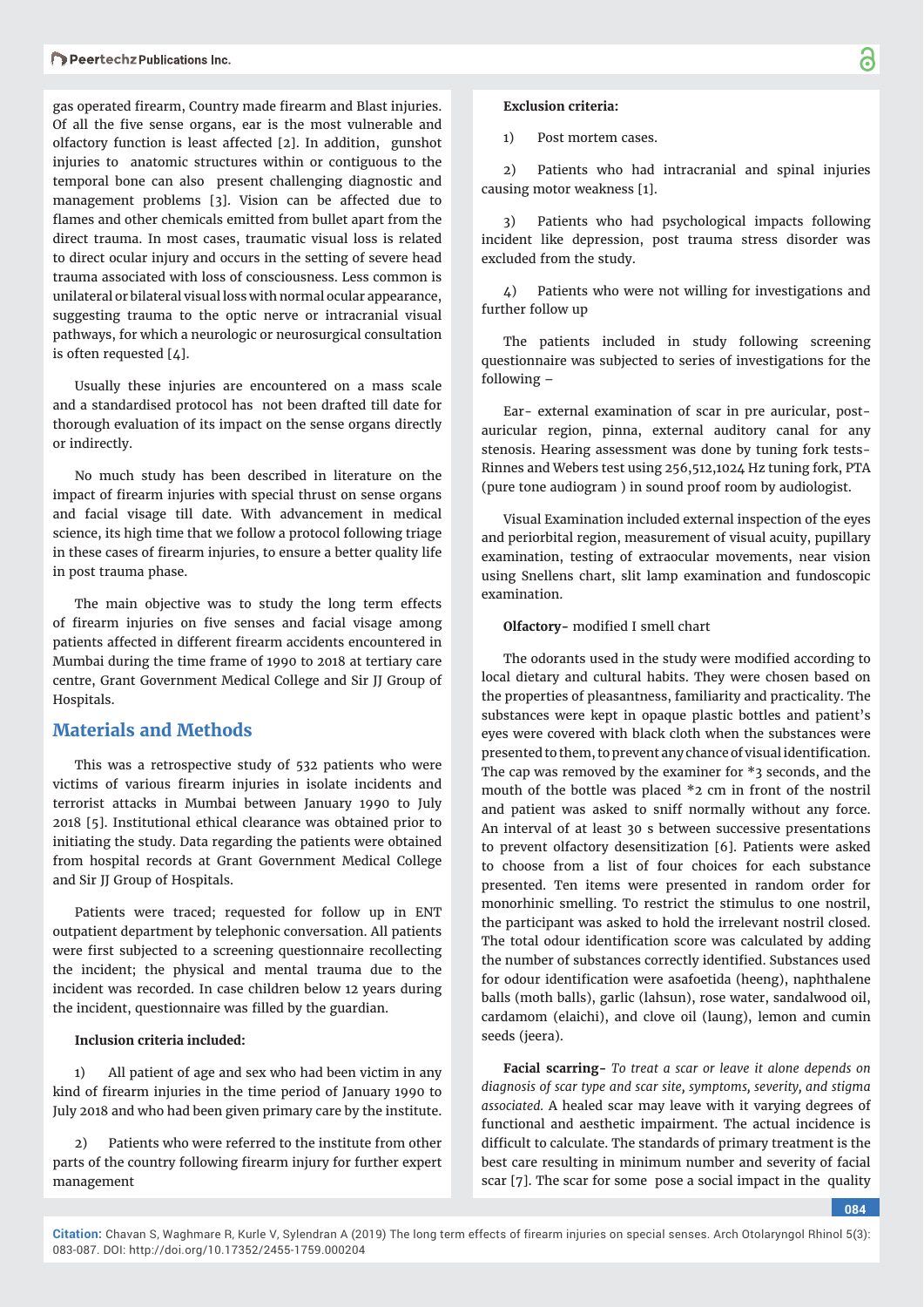of life in the form of lack of confidence, social stigma. Despite improvements in burn care in the 20th century, scar especially in head and neck remains a problematic consequence and a factor that influences psychosocial adjustment in the recovery phase of victim [8].

All the above investigations results were collected and statistically analysed.

## **Results**

Based on data collected of 532 patients, they were compiled and analysed. Where applicable, we used an odds ratio (OR) and a 95 per cent confidence interval (CI) to compare results. Men were predominantly affected than females in these injuries in a ratio of 2:1 in bomblast injuries and gunshot injuries . Most of them belonged to the age group of 20- 40 years i.e.; working population of the country, constituting nearly 40.9 % of the total study population. Most of patients were of male gender, nearly 70.3%. The most common sense organ to be affected in these incidents was ear.

Ear was affected in 60.6 % males and 66.4% females affected in bomblast injuries ,in the form of conductive hearing loss in 48.8% ,sensorineural hearing loss in 20.1% and rest having mixed hearing loss. Bilateral involvement was encountered in nearly 85% who were victims of blast injuries. Unilateral hearing was affected in 55% of victims of bullet injuries (Table 1).

Eye was the second most affected in this study, affecting 39.7 % males and 35.1% females affected in bomblast injuries. Injuries were in the form of vision loss due to optic neuropathy, corneal scarring and retinal detachment of which optic neuropathy was the cause in 44.07% among those affected in bomb blast injuries and corneal scarring was the most common cause of vision loss among those who had gunshot injuries; 32.5% (Table 2).

Nose was affected in 22.1% males and 14.8% females who sustained bomb blast injuries ; 15.2% males and 12.7% females who sustained gunshot injuries

The type of injury was in the form of external scar and loss of olfaction. Loss of olfaction was the most common type of injury to nose in 66.2% of population affected by bomb blast injuries whereas among gunshot injuries .External deformity of nose was the most common affecting 76.9% of population affected by gunshot injuries (Table 3).

Facial scaring was highly variant in their location on face and the severity based on Vancouver grading, though in this study we assessed the social impact of the scars using the semi structured questionnaire. Facial scarring was noted in 39.4 % males and 44.5% affected in bomb blast injuries of which only 33.6% males and 68.4% females had social impact of the scar in the form of lack of confidence ,self-esteem .among population with gunshot injuries ,45.8% males and 40% females, of which 30.3% males and 66.6% females had social impact of scar (Table 4,5).

**Table 1**: Gender distribution and types of injury on hearing encountered in the study.

|                                                                          | Gender | <b>Bomblast</b> | <b>Gunshot</b> |
|--------------------------------------------------------------------------|--------|-----------------|----------------|
| <b>Conductive Hearing Loss</b><br>Chi Square=0.0125, Df=1<br>$P = 0.911$ | Male   | 92              | 15             |
|                                                                          | Female | 39              | 6              |
| Sensorineural Hearing Loss<br>Chi Square=1.08, Df=1<br>$P = 0.297$       | Male   | 34              | 8              |
|                                                                          | Female | 20              | 2              |
| <b>Mixed Hearing Loss</b><br>Chi Square=0.122, Df=1<br>$P=0.727$         | Male   | 48              | 5              |
|                                                                          | Female | 22              | 3              |

**Table 2:** Gender distribution and types of visual injury encountered in the study.

|                                                                 | <b>Vision Loss</b>    |    |                | <b>Other</b> (External                  |                                                                                     |
|-----------------------------------------------------------------|-----------------------|----|----------------|-----------------------------------------|-------------------------------------------------------------------------------------|
|                                                                 | <b>Optic Neuritis</b> |    | <b>Corneal</b> | <b>Retinal</b><br>Scarring   Detachment | <b>Scarring, Ptosis,</b><br><b>Restriction Of Extra</b><br><b>Ocular Movements)</b> |
| <b>Bomb Blast</b><br>Chi Square=0.357, Df=1<br>$P=0.837$        | Male                  | 44 | 32             | 21                                      | 23                                                                                  |
|                                                                 | Female                | 13 | 12             | 8                                       | 13                                                                                  |
| <b>Gunshot Injuries</b><br><b>Fischers Extract</b><br>$P=0.720$ | Male                  | 7  | 10             | 5                                       | 6                                                                                   |
|                                                                 | Female                | 5  | 4              | $\overline{2}$                          |                                                                                     |

**Table 3:** Gender distribution and types of injury of nose encountered in the study population.

| population                                      |        |                          |                           |
|-------------------------------------------------|--------|--------------------------|---------------------------|
| <b>Type Of Injury</b>                           | Gender | <b>Loss Of Olfaction</b> | <b>External Deformity</b> |
| <b>Bomb Blast</b>                               | Male   | 45                       | 15                        |
| Chi Square=2.76,<br>$Df=1$<br>$P = 0.096$       | Female | 12                       | 8                         |
| Gunshot                                         | Male   | 4                        | 8                         |
| <b>Fischers Extract</b><br>Female<br>$P = 1.00$ |        |                          |                           |

**Table 4:** Gender distribution in individuals who had impact as facial scarring.

|        | <b>Bomb Blast</b> | <b>Gunshot</b> |  |
|--------|-------------------|----------------|--|
| Male   | 119               | 33             |  |
| Female | 57                | ר ד            |  |

 $Chi$  Square=0.55, Df=1,P Value =0.46 With Or95% Ci=0.76(0.33-1.65).

**Table 5**: Gender distribution of facial scarring and social impact due to the injury in the study population.

| <b>Type Of Injury</b>                                  | Gender | <b>Facial Scaring</b> | Social Impact Of Scar* |
|--------------------------------------------------------|--------|-----------------------|------------------------|
| <b>Bomblast</b><br>Chi Square=6.70, Df=1<br>$P = 0.01$ | Male   | 119                   | 40                     |
|                                                        | Female | 57                    | 39                     |
| Gunshot<br>Chi Square=1.88, Df=1<br>$P = 0.17$         | Male   | 33                    | 10                     |
|                                                        | Female | 12                    | 8                      |

Social impact of scar assessed by semi structured questionnaire.

## **Discussion**

Firearm injuries are not daily encountered in a peace promoting country like India. But as it's a vulnerable target of terrorist attacks, we rarely encounter these injuries in mass numbers especially as a tertiary care centre in Mumbai. Apart from these, occasional cases from other part of the country are often referred to our centre for expert management. In our

**085**

**Citation:** Chavan S, Waghmare R, Kurle V, Sylendran A (2019) The long term effects of firearm injuries on special senses. Arch Otolaryngol Rhinol 5(3): 083-087. DOI: http://doi.org/10.17352/2455-1759.000204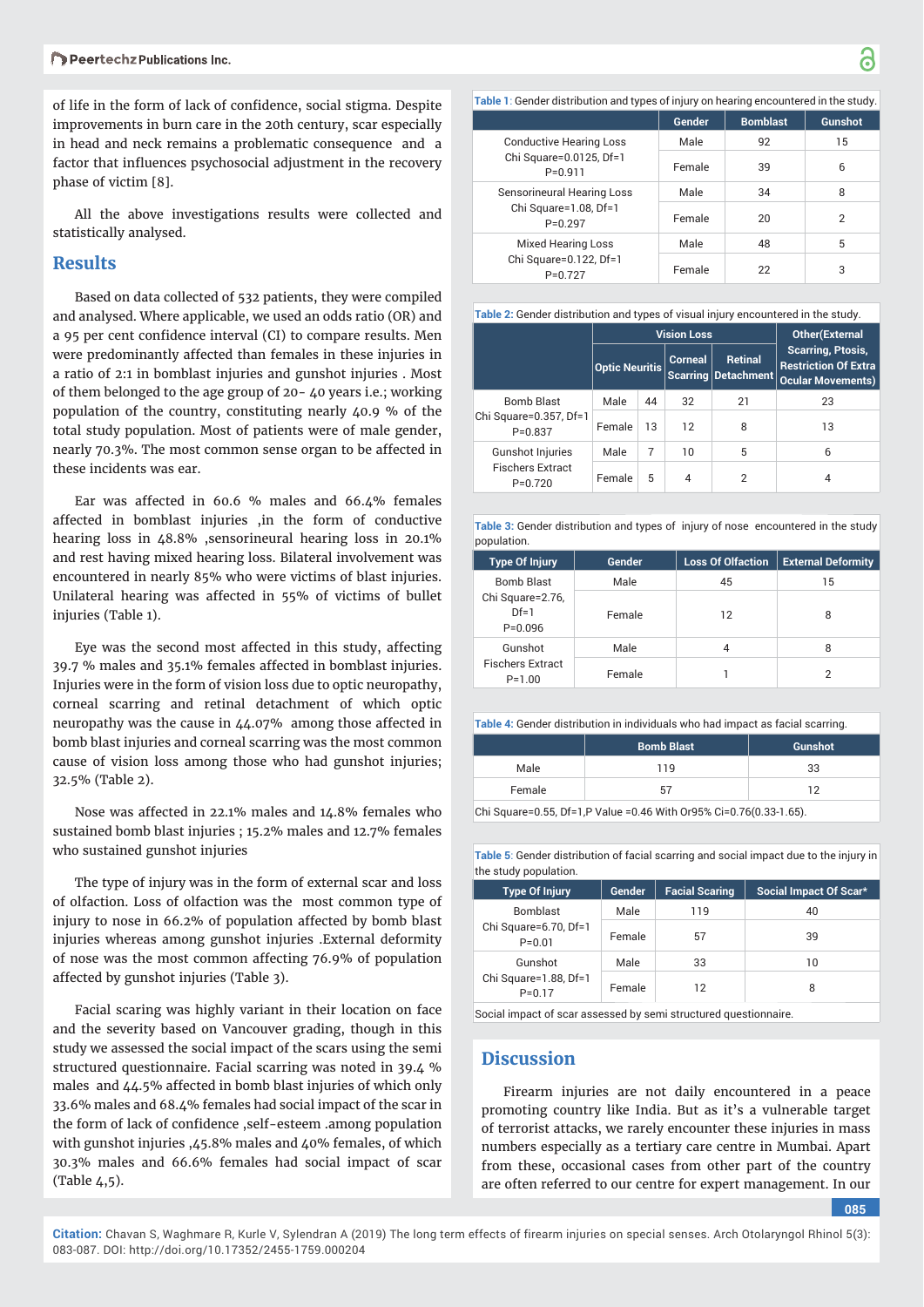experience with these cases, complaints related to sense organs were not properly addressed during the primary care; probably due to lack of time/medical persons/standardised protocol to put focus on these complaints.

Men were predominantly affected than females in these injuries in a ratio of 2:1 in bomblast injuries as well as gunshot injuries. The age group most affected belonged to 20- 40 years i.e.; earning members of the country, constituting nearly 40.9 % of the total study population. similar to the result of S. Myint et al.,[9],Nasrulla et al.,[10], Fowler et al.,[11],This may be due to the male predominance in a gender biased society of a developing country like India, where male population are mostly assigned outdoor work .

The most vulnerable sense organ which was affected in these incidents was ear, in the form of bilateral conductive hearing loss similar to the results noted in Newton et al., [3], Conductive hearing loss could be attributed to the tympanic membrane perforations, ossicular disruption and external auditory canal stenosis Bilateral hearing loss in blast injuries can be attributed to the acoustic trauma caused to the ears. External deformity of pinna in the form of stenosis and scarring was also noted in nearly 30% population under study, of which most of them had gunshot injuries. Most of them resulted from the inadequate management of wound in external auditory canal during initial management.

Among the injuries to eyes, loss of vision was the most frequently encountered injury in nearly 39% population under study( 38% in bomb blast and 42% in gunshot injuries),comparable to the results in Shuttleworth GN et al.,[12], Optic neuritis was the cause of vision loss in majority of bomb blast injuries causing bilateral blindness in 60% of cases whereas corneal scarring was the most common cause of blindness in firearm injuries, causing unilateral blindness in 55% .Ocular injuries from blast injuries can be direct blast injuries due to the mechanical and thermal effects on eyelids/ retina/globe. Radiation retinitis was quoted as a factor in blindness in blast injuries by Wong et al.,[13], We encountered in our centre, a case of firearm bullet lodged in left orbit, which was successfully removed endoscopically . An early meticulous evaluation and management resulted in improvement of vision in the form of perception of light in affected eye compared to earlier status of no perception of light (Figures 1,2).

Patient had perception of light after the endoscopic removal of bullet compared to nil perception of light prior.

Olfactory function assessment was the most sensitive test to assess residual brain dysfunction [14]. It may be due to the direct injury to nose, damaging cribriform plates and olfactory nerves or due to traumatic brain injury causing residual brain damage. As most of the patients who had severe brain injury like motor weakness were excluded from our study, among our study population, least number of people had olfactory dysfunction. Additional features such as smell threshold and discrimination ability were not assessed, which is a limitation in the study.



**Figure 1:** X-ray skull AP, Lateral view depicting foreign body (bullet) lodged in left orbital apex.



**Figure 2:** Per and post-endoscopic removal of the bullet lodged in the left orbit, a case of civilian firearm injury

Social impact of scar was a significantly high in females affected in bomb blast and bullet injuries due to the aesthetic importance of face among females. Most of the firearm injuries were homicidal with head and neck region being the most common target [15]. Early definitive and comprehensive treatment of the facial injury in the first stage with minimal debridement has been shown to result in lower morbidity, faster return of function, shorter hospital [16].

# **Conclusion**

Patients sustaining firearm injuries to head and neck region end up in heavy tissue damage [17,18]. A lot of difference persists between management of firearm injuries among civilian and military population. The civilian trauma management is limited by chaotic nature of unexpected mass causality descending civilian medical system who lack a training in such injuries [2].

Most patients live with an external scar or an impairment of single or multiple sense organs causing a social impairment unrecognised on mass scale. All the 532 patients who were included in the study had some impact on their sense organs. This study aims to set in framing of a standard protocol giving priority to functions of sense organs following these injuries to ensure a good quality of life of victims in post trauma phase.

## **[Questionnaire and Proforma](https://www.peertechz.com/uploads/art_addfiles_2388.rar)**

## **References**

1. Richard Holt G, George Kostohryz (1983) Wound Ballistics of Gunshot Injuries to the Head and Neck. Arch otolaryngol 109: 313-318. **Link:** http://bit.ly/2Z8VKRj

**086**